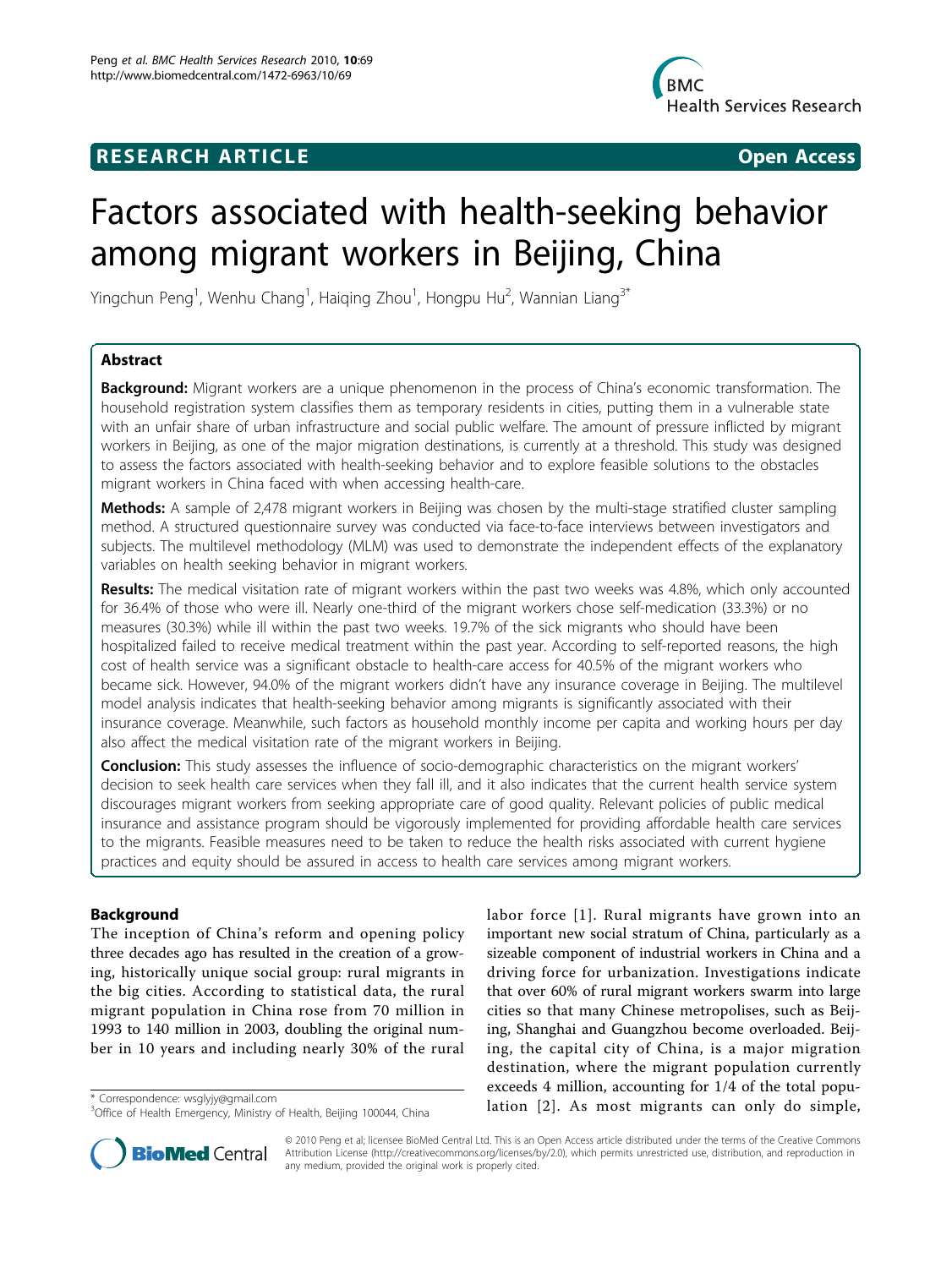unskilled jobs, typically unstable and insecure work, they are often low paid and frequently laid off. Gradually they become the growing poor group in the big cities, lacking a social assistance system and public infrastructure and suffering from health risks which go unnoticed [\[3](#page-8-0)].

Although rural migrant workers have contributed much to urban and national economic development, a series of existing problems drag them into "vulnerable groups"[[4\]](#page-8-0). China's national policy has long been established on locality-based schemes. According to law all individuals must have household registration (hukou), by which certain rights, such as free education and access to social welfare, are offered. Since household registration is not easily transferable from rural to urban areas, migrants are rarely entitled to public medical insurance and assistance programs in places outside their original residential area, forcing them to pay out-of-pocket expenses for medical services in cities [\[5,6](#page-8-0)].

While available studies have primarily focused on AIDS and tuberculosis, or reproductive health of female migrants, only limited research has been conducted on health care access and the health-seeking behaviors of this population [[7](#page-8-0),[8\]](#page-8-0). Systematic research on how Chinese rural migrants perceive health, disease, and the health care system is far from sufficient. It behooves us to understand how this group perceives the various possibilities for health care: self-medication, private clinics with varied levels of care, and more formal hospital treatment. The concept and awareness of health risks and the knowledge of medicine as well, play a big part in health-related behaviors of the migrants. Understanding these factors will be crucial to prevention, intervention, and other healthrelated measures for the migrant workers in China [[9](#page-8-0)].

With violently physical, demographic and socioeconomic changes, Beijing is typical of the big cities undergoing market transition and economic restructuring. Therefore, it is an ideal case to study the migrant population against the background of market transition in China. This paper is to collect information about the attitude, perception, preferences and health-seeking behavior among the migrant workers in Beijing. Our present study will also assess their needs in health care services and the obstacles they meet in enjoying health services as well as suggest feasible solutions to presented problems. It is also hoped that policy implications on the management of the issues related to the migrant workers can be drawn from the analysis.

# Methods

# Research sites

About 60 percent of the migrant population lives in three of eight urban districts of Beijing, i.e. Chaoyang, Haidian and Fengtai[[10\]](#page-8-0). Chaoyang disrict has the highest number and density of migrants among all, owing to its rapid commercialization in recent years. Its migrant population of 1 million accounts for 1/4 of all the migrants in Beijing, and nearly a third of all the residents in that district. The three districts listed above were chosen for this study.

#### Data Collection and Measures

According to the Beijing Municipal Regulations on migrants, migrants must register with the local community agencies where they are living to receive and renew their temporary residency certificates. The migrants tend to congregate among themselves according to their hometown *(laoxiang guanxi)*, and live in so called 'migrant villages' (liudong renkou jujudian) dispersed among the city districts. A multi-stage stratified cluster sampling method was used in this study. In the first stage, for having the largest and densest migrant populations among all districts, the three districts Chaoyang, Haidian and Fengtai were selected from Beijing. In the second stage, 5 to 8 towns were chosen from each selected district according to the number of migrants. In the third stage, 1 to 2 'migrant villages' from every selected town were chosen according to geographical origin of the migrants, i.e. where they used to live. Finally, based on records of migrants kept in the community agencies, all eligible individual participants were chosen from the selected 'migrant villages'. The criteria for selecting participants were: 1) They were aged from 15 to 65 years old; 2) They had been living in Beijing for at least 3 months; 3) They weren't registered as permanent residents in Beijing.

With the help of local community agencies in these three districts, the interview was conducted face-to-face between interviewers and interviewees at their temporary places of residence in Beijing during their free time.

The study team set up a strict process of review and supervision to ensure survey quality. All of the interviewees were assured that they would remain anonymous during the interview and the analysis. The right to refuse participation was guaranteed. Informed consent was obtained from each participant at the start of the interview, and all participants received a gift following. This study was approved by the ethics committee of Capital Medical University.

The structured questionnaire survey was conducted by a team of trained investigators from March to April, 2008 in the three districts selected in Beijing. A total of 2,545 migrant workers were enrolled in the study. The questions covered such areas as social demographic features, perceived health status, health insurance coverage, health-seeking behavior, perceptions of health risk and so on.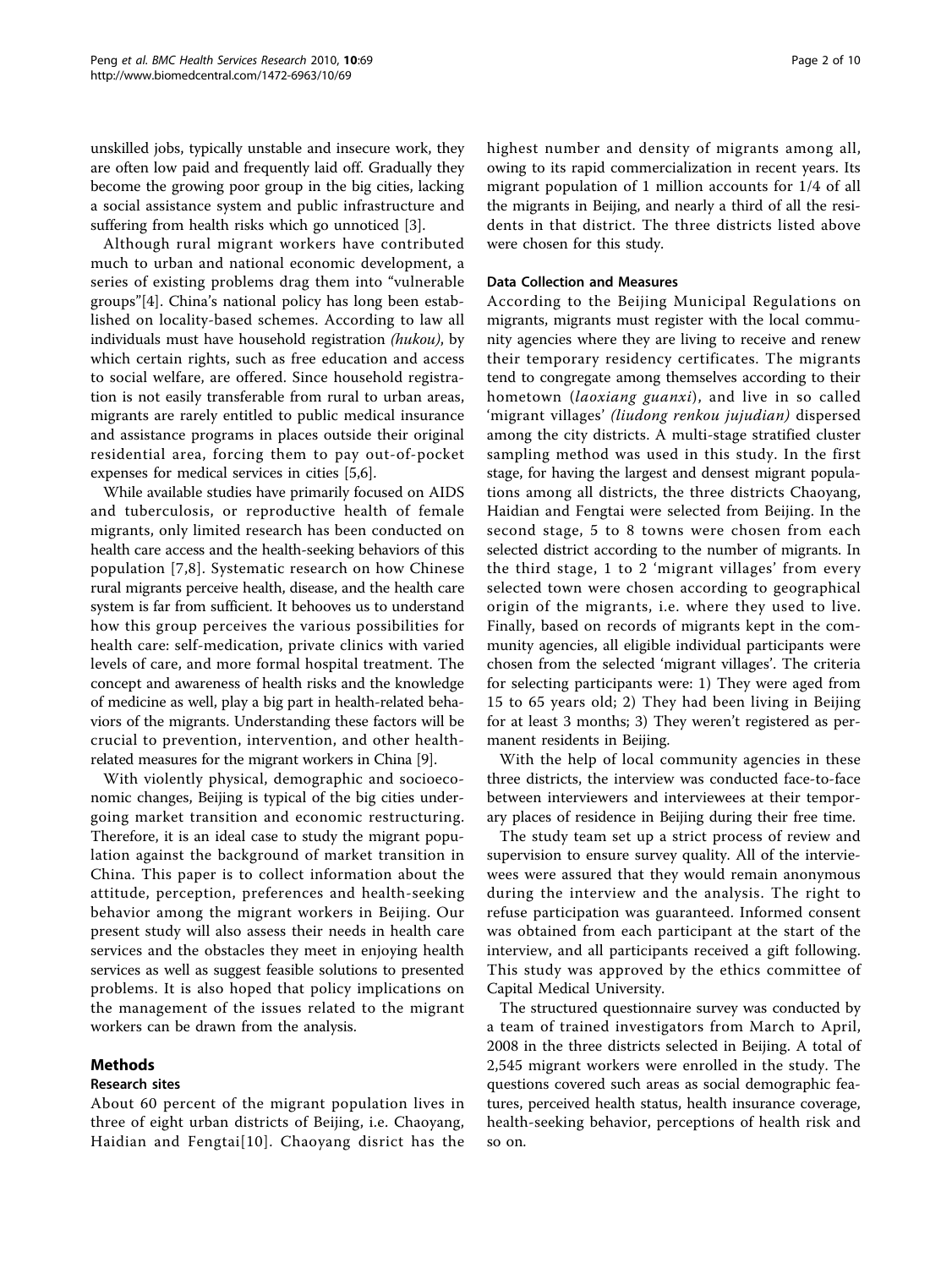The questionnaire was developed in three steps: Firstly, the items of the questionnaire were generated from literature research. Secondly, they were evaluated by a formal consensus process based on a nominal group technique (NGT), which is a structured variation of small group discussion methods. The process prevents the domination of discussion by a single researcher, encourages the more passive group members to participate, and results in a set of prioritized solutions or recommendations [[11,12\]](#page-8-0). Lastly, the questionnaire was piloted on 94 migrant workers from Chaoyang district. The internal consistency reliability (Cronbach's  $\alpha$ ) for the full scale was 0.812. Meanwhile, face validity and content validity of the questionnaire were both confirmed by epidemiologists and experts from health administration. The results indicated that the questionnaire had good reliability and validity.

# Statistical Analysis

Prior to the analysis, all questionnaires were reviewed for accuracy. Two research assistants independently uploaded the data into a computerized database using EpiData3.0. Chi-square test was performed to analyze differences in the health- seeking behavior between different socio-demographic groups of migrant workers. The difference was considered statistically significant if the 2-sided  $P$  value was less than 0.05. As a hierarchy exists in the dataset, a multilevel methodology (MLM) is used to demonstrate the independent effects of the explanatory variables on health seeking behavior in the final models, the parameter estimates are exponentiated and interpreted as relative risks. Among the multilevels, level 1 is individual, level 2 is 'migrant village', level 3 is town, and level 4 is district, respectively.

All analyses were performed using the MLwiN software package(MlwiN version 2.02, Rasbash J et al,2005) and SPSS for Windows, version 12.0(SPSS Inc., Chicago, IL).

# Results

#### Socio-demographic characteristics of the respondents

A total of 2,545 migrant workers were enrolled in the study, excluding incomplete data, 2,478 valid respondents were received (97.4% response rate). 71.4% of respondents lived in Chaoyang District, 13.2% in Haidian District, and 15.4% in Fengtai District.

As Table 1 shows, of the 2,478 participants aged from 15 to 65, their average age was 33.9 (standard deviation (SD) 7.2), 71.2% aged from 20 to 39 years old, and 57.2% are males. 11.3% of them were illiterate or almost illiterate. The wholesale or retail sector and lodging catering service sector were the major employers of employed groups, and accounted for 28.3% and 19.9% of the respondents, respectively.

#### Table 1 Socio-demographic characteristics of migrant workers in Beijing ( $n = 2478$ )

| Variable                                  | n              | %    |
|-------------------------------------------|----------------|------|
| Gender                                    |                |      |
| Female                                    | 1060           | 42.8 |
| Male                                      | 1418           | 57.2 |
| Age(years)                                |                |      |
| $15 - 19$                                 | 88             | 3.6  |
| $20 - 29$                                 | 764            | 30.8 |
| 30-39                                     | 984            | 40.4 |
| 40-49                                     | 468            | 18.9 |
| 50-59                                     | 124            | 5.0  |
| Over 60                                   | 152            | 1.3  |
| Education                                 |                |      |
| Illiteracy                                | 280            | 11.3 |
| Primary school                            | 528            | 21.3 |
| Secondary school                          | 1206           | 48.7 |
| High school                               | 406            | 16.4 |
| University/college degree                 | 58             | 2.4  |
| Occupation                                |                |      |
| Wholesale and retail                      | 702            | 28.3 |
| Lodging catering service                  | 494            | 19.9 |
| Construction                              | 454            |      |
|                                           |                | 18.3 |
| Manufacturing                             | 320            | 12.9 |
| Transport, storage and postal             | 302            | 12.2 |
| Domestic service                          | 112            | 4.5  |
| Others                                    | 94             | 3.8  |
| Working hours per day (hours)             |                |      |
| Less than 8                               | 494            | 19.9 |
| $8-9$                                     | 550            | 22.2 |
| $10 - 11$                                 | 672            | 27.1 |
| $12 - 13$                                 | 594            | 24.0 |
| Over 13                                   | 168            | 6.8  |
| Monthly household income per capita (RMB) |                |      |
| Less than 250                             | 98             | 4.0  |
| 251-500                                   | 152            | 6.1  |
| 501-750                                   | 640            | 25.8 |
| 751-1000                                  | 928            | 37.4 |
| 1001-1250                                 | 410            | 16.5 |
| Over 1250                                 | 250            | 10.1 |
| Duration of stay in Beijing (years)       |                |      |
| Less than 1                               | 520            | 21.0 |
| $1 - 5$                                   | 1549           | 62.5 |
| Over 5                                    | 409            | 16.5 |
| Insurance coverage                        |                |      |
| None                                      | 2329           | 94.0 |
| Employer-based medical insurance          | 57             | 2.3  |
| Commercial medical insurance              | 27             | 1.1  |
| Social health insurance                   | 22             | 0.9  |
| Industrial injury insurance               | $\overline{2}$ | 0.1  |
| Others                                    | 40             | 1.6  |

Note: Table 1 presents the socio-demographic characteristics of all the migrant workers that participated in the study, the total sample is 2,478.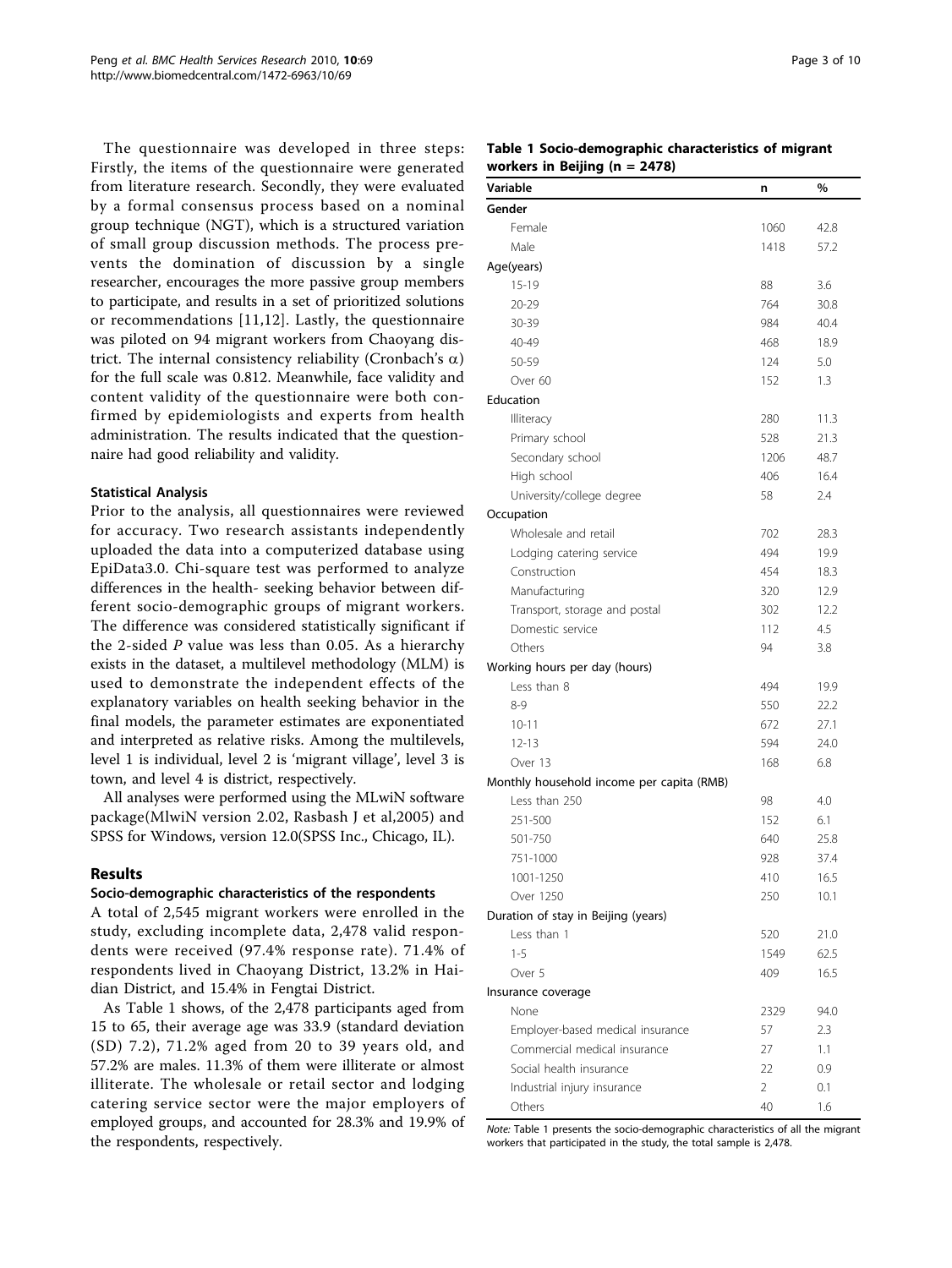The survey also showed that migrant workers' average working time was 6.2 days per week, 10.3 hours per day. 30.8% of the total subjects worked more than 12 hours per day. It was found that the migrants' monthly household income per capita was 842 Yuan RMB, among them 10.1% made less than 500 Yuan, and only 10.1% made more than 1,250 Yuan.

Of all the migrants investigated, 58.2% lived with their family members in the 'migrant villages'. 96.9% of the subjects lived in rental houses, and 2.5% lived in dormitory-style accommodations provided by their work units, sharing with colleagues, and where there exist public toilet facilities.

This survey showed that 2,329(94.0%) of the total respondents had no any insurance coverage in Beijing, only 2.3% had employer-based medical insurance, 1.1% had commercial medical insurance, 0.9% had social health insurance, and 0.1% had industrial injury insurance.

# Health seeking behavior and risk perceptions among migrant workers

According to self-rated health statuses, 1,135 (45.8%) of the respondents felt very good, while only 2.3% felt bad and 0.2% felt very bad. As to the preferable medical institutions they would consult, 504 (20.3%) of the total subjects replied they never seek any treatment in medical institutions in Beijing. Of the remaining subjects, 31.6% selected village health clinics or community health service stations(Table 2), while 172 (6.9%) selected so-called private clinics (according to the supervised records kept in the local health bureau, most of the so-called clinics in the 'migrant villages' of the three districts were unlicensed, and the service providers were unqualified practitioners in Beijing). Regarding the reasons why they selected so-called private clinics, the relatively lower medical expenses (48.8% of 172 subjects) and easier access to health services (36.0%) were mainly mentioned.

Table 2 Self-reported preferred medical institutions by migrant workers when fallen ill in Beijing

| <b>Medical institutions</b>                                 | n    | $\%$  |
|-------------------------------------------------------------|------|-------|
| Not seeking care in medical institutions                    | 504  | 20.3  |
| Village health clinics or community health service stations | 784  | 31.6  |
| Township hospital                                           | 358  | 14.4  |
| District-level hospital                                     | 266  | 10.7  |
| City-level hospital or above                                | 362  | 14.6  |
| Unlicensed private clinic                                   | 172  | 6.9   |
| Others                                                      | 32   | 1.3   |
| Total                                                       | 2478 | 100.0 |

Note: Table 2 presents the self-reported preferred medical institutions by migrant workers when fallen ill in Beijing, 504 of the total subjects replied they would never seek any health care from medical institutions ( $n = 2478$ ).

Concerning what measures would usually be taken when they fell ill in Beijing (In this study, illness means sickness or impairment that often affects a whole body or whole system), 316 (11.8%) of the total subjects replied they had not so far fallen ill, 66.1% of the remaining 2,162 respondents answered that they would see a doctor, 27.6% would take self-medication, 3.7% would have a rest, and another 2.6% wouldn't take any measures. As to why the migrant workers wouldn't visit a doctor when ill, 66.2% of 732 subjects answered that they felt it's not a big trouble, 8.9% admitted that they were unable to pay medical expenses, 7.0% said that it was due to the unreasonable charges in medical institutions, 5.5% expressed having no free time, and 6.2% thought they knew how to deal with illness themselves (Table 3).

As table [4](#page-4-0) shows, 309 (324 incidents) of the total respondents fell ill within the past two weeks (two-week prevalence rate of the migrants was 13.1%). Of 324 incidents, 36.4% had seen a doctor (two-week visitation rate of the total sample was 4.8%), 33.3% had taken self-medication, while 30.3% hadn't taken any measures. Reasons as to why subjects didn't see a doctor were due to inability to afford the high medical expenses (40.5% of 206 subjects), neglect of the severity of the diseases (33.4%) and no free time (26.1%). Among those who ever visited a doctor, 44.6% had chosen to go to village health clinics or community health service stations, while 20.0% selected the so-called private clinics.

Within the past twelve months, 4.6% (114) of respondents had received hospital inpatient care, of which 42 (36.8%) selected hospitals in Beijing and 72 (63.2%) selected hospitals in their hometown. The reasons as to

Table 3 Self-reported main reasons for not seeking health care among migrant workers when fallen ill in Beijing  $(n = 732)$ 

| Main reasons                                 | n   | %     |
|----------------------------------------------|-----|-------|
| Feeling their own diseases not severe enough | 485 | 66.2  |
| Unable to pay medical expenses               | 65  | 8.9   |
| Unreasonable charges in medical institutions | 51  | 7.0   |
| Knowing how to deal with diseases themselves | 45  | 6.2   |
| Having no free time                          | 40  | 5.5   |
| Long distance from medical institutions      | 13  | 1.8   |
| Complicated medical procedures               | 13  | 1.8   |
| Long queuing and waiting time                | 12  | 1.6   |
| Poor service attitude and discrimination     | 4   | 0.6   |
| <b>Fxcessive service</b>                     | 1   | 0.1   |
| Others                                       | 2   | 0.3   |
| Total                                        | 732 | 100.0 |

Note: 316 of the total subjects replied they had not yet gotten sick, 1,430 (66.1%) of the remaining 2,162 respondents (2,478 minus 316) answered that they would see a doctor, while the remaining 732 subjects (2,162 minus 1,430) would not seeking health care, the reasons were shown in Table 3.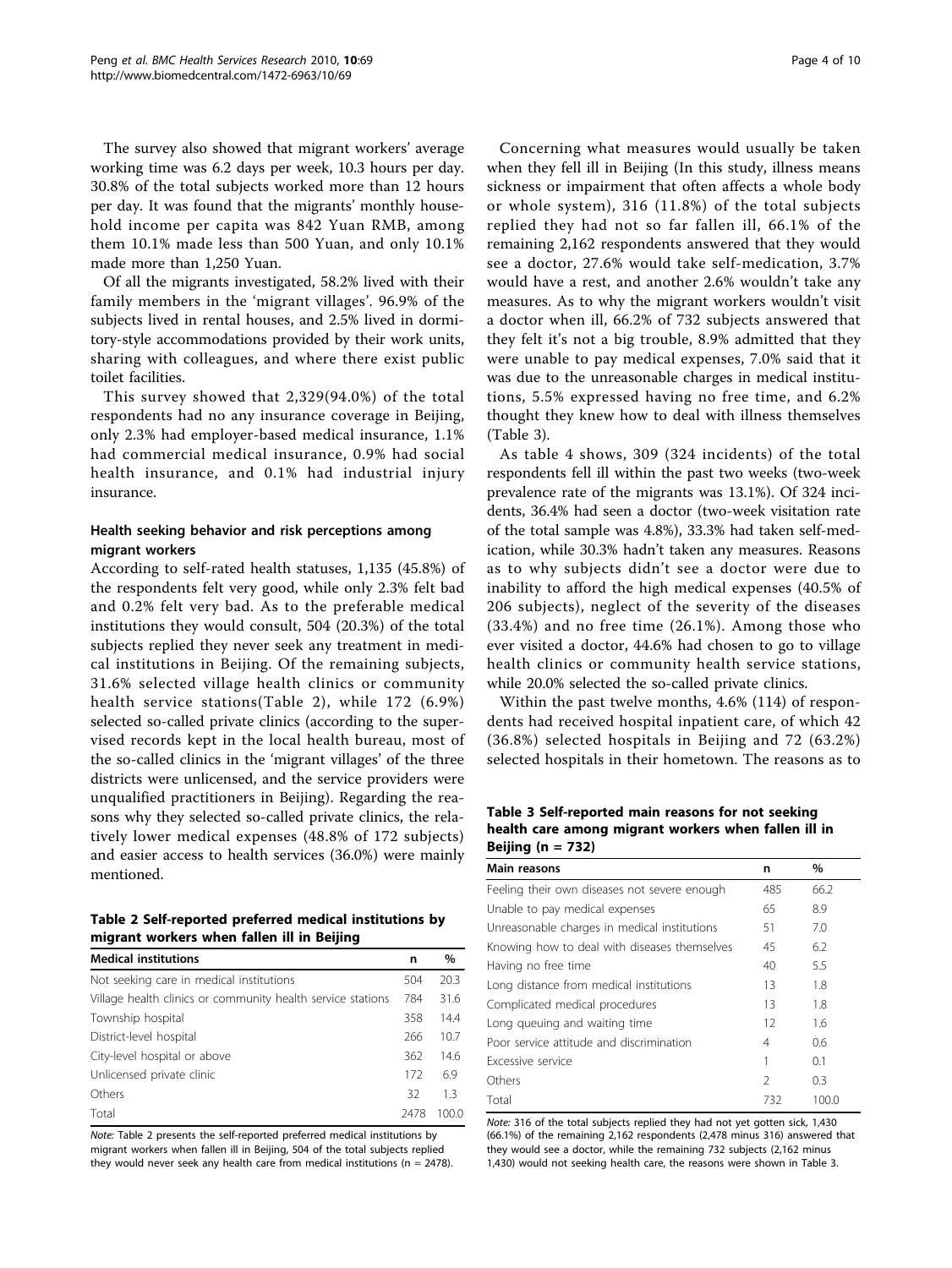<span id="page-4-0"></span>Table 4 Health seeking behavior within the past two weeks among migrant workers who fell ill and visited doctors

| ltem                                                           | Person-<br>time | $\%$  |
|----------------------------------------------------------------|-----------------|-------|
| Utilization of health services                                 |                 |       |
| Saw a doctor                                                   | 118             | 36.4  |
| Self-medication                                                | 108             | 33.3  |
| Non use                                                        | 98              | 30.3  |
| Total                                                          | 324             | 100.0 |
| Type of selected medical institutions                          |                 |       |
| Village health clinics or community health<br>service stations | 53              | 44.6  |
| Township hospital                                              | 7               | 6.2   |
| District-level hospital                                        | 20              | 16.9  |
| City-level hospital or above                                   | 15              | 12.3  |
| Unlicensed private clinic                                      | 24              | 20.0  |
| Total                                                          | 118             | 100.0 |

Note: 309 (324 incidents) of the total respondents fell ill within the past two weeks, while only 4.6% (118) of the respondents had visited a doctor.

why some didn't select hospitals in Beijing include high medical expenses (52.7% of 72 subjects), inconvenient and inaccessible services (28.6%), and being discriminated against (4.8%). Meanwhile, 28 interviewees of 142 subjects who were recommended by their doctors to be hospitalized were not admitted to a hospital within the past twelve months(from 1 Mar,2007 to 28 Feb,2008), the ratio of without hospitalization to those who should have been hospitalized was 19.7%. Of this group, 14 (50.0%) answered they were unable to afford the high medical expenses and 33.3% thought their illness weren't so severe.

# Analysis of factors associated with health seeking behavior among migrant workers in Beijing

In order to explore the factors associated with health seeking behavior among migrants, Chi-square  $(\chi^2)$  tests were firstly conducted to compare the differences between migrant workers with different socio-demographic characteristics. As table [5](#page-5-0) shows, no statistically significant difference was found in the health seeking behavior among those of different gender, age, occupation or duration of stay in Beijing. However, differing education level, monthly household income per capita, working hours per day and insurance coverage were found to be statistically significantly associated with the health seeking behavior of migrant workers ( $P < 0.05$ ).

In order to further explore what socio-demographic factors play an important role in health seeking behavior among migrant workers, the multilevel logistic regression model was conducted by using "whether they had resorted to health service when they fell ill within the past two weeks" as a dependent variable, and education, work hours per day, monthly household income per

capita, and insurance coverage as independent variables (Table [6](#page-6-0)). Health seeking behavior was measured as follows: one, if the migrant worker visited a doctor when he fell ill within the past two weeks, and zero, if he didn't go to visit a doctor. The multilevel model analysis revealed that health seeking behavior was significantly associated with insurance coverage. Meanwhile, monthly household income per capita and working hours per day also made a significant difference to the health seeking behavior among migrant workers in Beijing.

# **Discussion**

#### Health issues of migrant workers in Beijing

In Beijing, the increasing migrant population has increased demand for the provision of various health services, including primary health care services, allied medical services, school health programs as well as overall health service manpower.

In this study, the two-week prevalence rate of the migrant workers was 13.1%, which was 4.6% lower than that of the total rural population (17.7%) reported by the national health services survey in 2008 [[13](#page-8-0)], and also lower than that of migrant populations in other cities of China, such as Kunshan City, Jiangsu Province (18.2%) [[14\]](#page-8-0). This phenomena is mainly due to most migrant workers are young and healthy compared to residents in receiving communities and sending communities. More serious conditions resulted in a migrant's return home to be looked after by family and to avoid the high medical and living costs in cities, which has the perverse effect of making the countryside export good health and re-import ill health [\[15\]](#page-8-0).

A recent change is taking place among migrants in Beijing, which is the proportion of migrants move with their family members increases[[3](#page-8-0)]. This study shows that more than half of the migrants bring their family to Beijing. With the household registration (hukou) system in China, rural-urban migrants are classified as temporary residents, irrespective of how long they stay in Beijing. They tend to rebuild 'a rural society' in the city, and establish 'a village-amidst-the-city'. With very few exceptions, migrants are frequently marginalized in urban communities and are targets of discrimination [[16,17\]](#page-8-0). They usually live in poorly sanitized and overcrowded dormitories provided by their employers or in other shared accommodations [[18,19\]](#page-8-0). In this survey, most of the migrant workers were of low socioeconomic status and they lived in rented housing on the city outskirts, while others lived in dormitory-style accommodations with public toilet facilities. Overcrowded, insalubrious living conditions may amplify the ease of spread of infectious diseases among the population. Poor living conditions and inattention to their own health make migrants vulnerable to longterm health problems [\[20](#page-8-0)].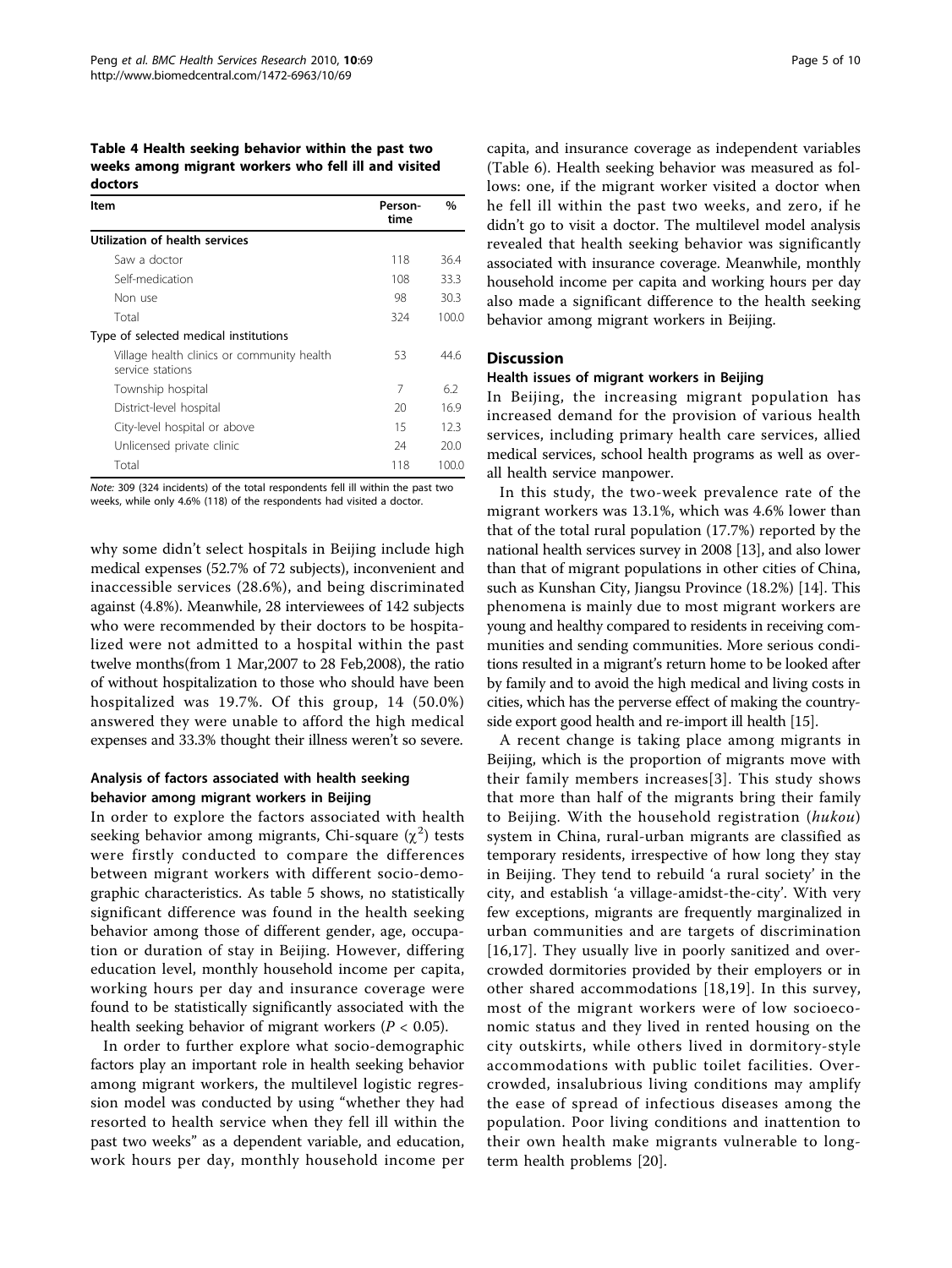| Characteristic                            | Number of fallen sick | Number of those who saw a doctor (%) | $\chi^2$ | P value |
|-------------------------------------------|-----------------------|--------------------------------------|----------|---------|
| Gender                                    |                       |                                      |          |         |
| Female                                    | 157                   | 58(36.9)                             | 0.036    | 0.850   |
| Male                                      | 167                   | 60(35.9)                             |          |         |
| Age(years)                                |                       |                                      |          |         |
| $15 - 19$                                 | 45                    | 17(37.8)                             | 0.827    | 0.975   |
| $20 - 29$                                 | 53                    | 19(35.8)                             |          |         |
| 30-39                                     | 48                    | 21(43.8)                             |          |         |
| 40-49                                     | 57                    | 15(26.3)                             |          |         |
| 50-59                                     | 61                    | 23(37.7)                             |          |         |
| Over 60                                   | 60                    | 23(38.3)                             |          |         |
| Education                                 |                       |                                      |          |         |
| Illiteracy                                | 53                    | 12(22.6)                             | 9.857    | 0.043   |
| Primary school                            | 65                    | 21(32.3)                             |          |         |
| Secondary school                          | 145                   | 55(37.9)                             |          |         |
| High school                               | 51                    | 24(47.1)                             |          |         |
| University/college degree                 | 10                    | 6(60.0)                              |          |         |
| Occupation                                |                       |                                      |          |         |
| Wholesale and retail                      | 41                    | 21(51.2)                             | 10.699   | 0.098   |
| Lodging catering service                  | 52                    | 14(26.9)                             |          |         |
| Construction                              | 40                    | 10(25.0)                             |          |         |
| Manufacturing                             | 46                    | 15(32.6)                             |          |         |
| Transport, storage and postal             | 42                    | 17(40.5)                             |          |         |
| Domestic service                          | 58                    | 26(44.8)                             |          |         |
| Others                                    | 45                    | 15(33.3)                             |          |         |
| Working hours per day(hours)              |                       |                                      |          |         |
| Less 8                                    | 70                    | 34(48.6)                             | 15.290   | 0.004   |
| $8 - 9$                                   | 60                    | 27 (45.0)                            |          |         |
| $10 - 11$                                 | 56                    | 23(41.1)                             |          |         |
| $12 - 13$                                 | 65                    | 17(26.2)                             |          |         |
| Over 13                                   | 73                    | 17(23.3)                             |          |         |
| Monthly household income per capita (RMB) |                       |                                      |          |         |
| Less 250                                  | 65                    | 10(15.4)                             | 37.198   | 0.000   |
| 251-500                                   | 59                    | 15(25.4)                             |          |         |
| 501-750                                   | 51                    | 16(31.4)                             |          |         |
| 751-1000                                  | 63                    | 26(41.3)                             |          |         |
| 1001-1250                                 | 46                    | 25(54.3)                             |          |         |
| Over 1250                                 | $40\,$                | 26(65.0)                             |          |         |
| Duration of stay in Beijing(years)        |                       |                                      |          |         |
| Less 1                                    | 89                    | 25(28.1)                             | 4.075    | 0.130   |
| $1 - 5$                                   | 123                   | 51(41.5)                             |          |         |
| Over 5                                    | 112                   | 42(37.5)                             |          |         |
| Insurance coverage                        |                       |                                      |          |         |
| Yes                                       | $20\,$                | 14(70.0)                             | 10.380   | 0.001   |
| No                                        | 304                   | 104(34.2)                            |          |         |

#### <span id="page-5-0"></span>Table 5 Association of demographic characteristics and health seeking behavior among migrant workers who fell sick in the past two weeks

Note: 309 (324 incidents) of the total respondents fell ill within the past two weeks(n = 324).

# Factors associated with health seeking behavior and risk perception of migrant workers

Because their jobs were on short-term bases, migrant workers suffered from unstable lives, little social support and concern about their future [[21](#page-8-0)]. When their expected residency in a given location is limited, the migrant workers are strongly discouraged to invest time and money in their temporary living places or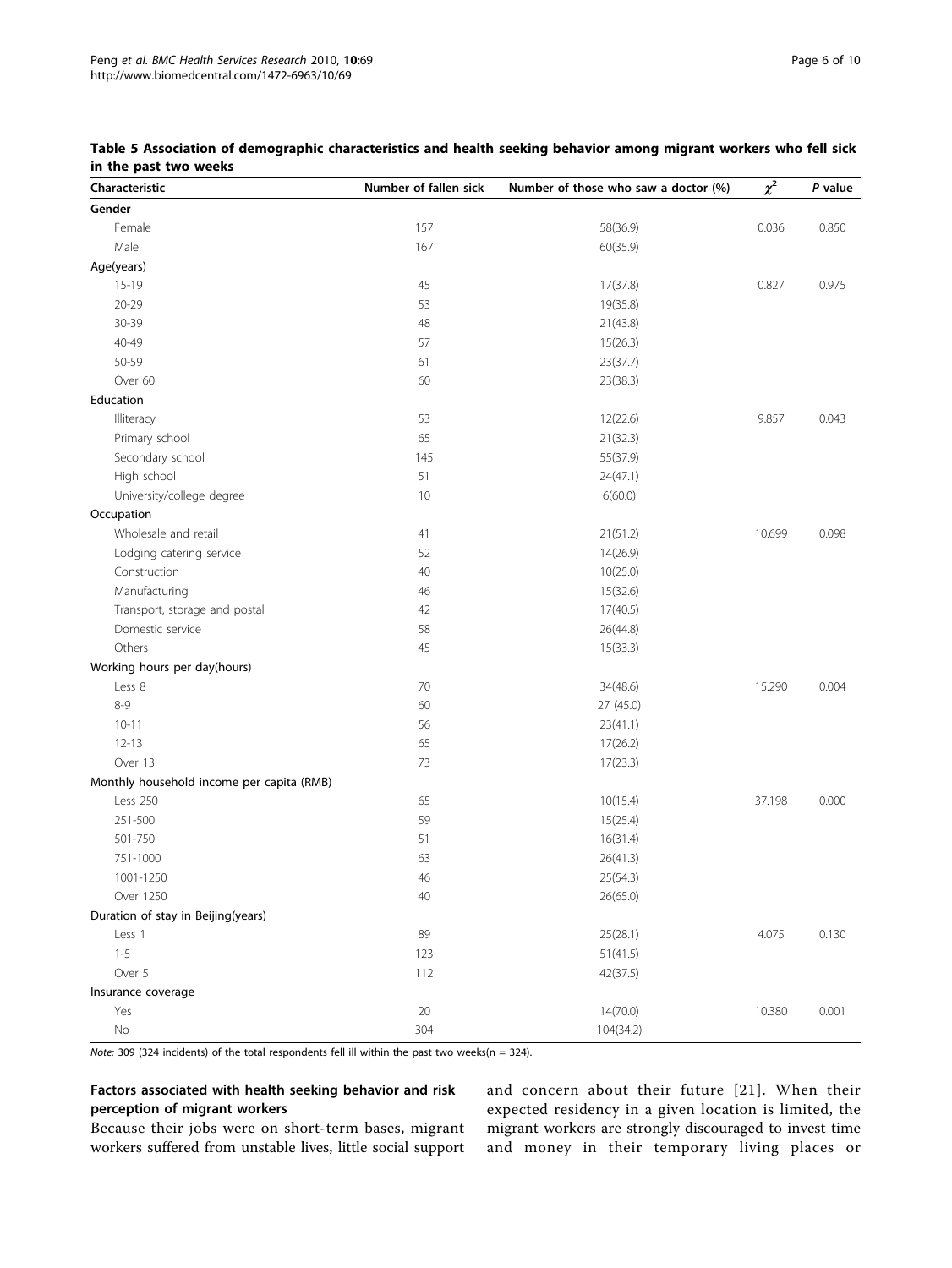<span id="page-6-0"></span>Table 6 Multilevel models on factors related to health seeking behavior among migrant workers who fell sick in the past two weeks

| Variable                               | β        | <b>SE</b> | $\chi^2$ | P     | <b>OR</b> |
|----------------------------------------|----------|-----------|----------|-------|-----------|
| <b>Fixed part</b>                      |          |           |          |       |           |
| Constant                               | $-2.185$ | 0.167     | 7.354    | 0.007 | 0.112     |
| Education                              |          |           |          |       |           |
| Primary school (illiteracy)            | 0.358    | 0.217     | 2.853    | 0.091 | 1.430     |
| Secondary school<br>(illiteracy)       | 0.420    | 0.109     | 2.523    | 0.112 | 1.522     |
| High school or above<br>(illiteracy)   | 0.453    | 0.165     | 3.301    | 0.074 | 1.573     |
| Monthly household income<br>per capita |          |           |          |       |           |
| 251-500(Less 250RMB)                   | 0.448    | 0.167     | 4.458    | 0.035 | 1.565     |
| 501-750(Less 250 RMB)                  | 0.577    | 0.156     | 8.201    | 0.004 | 1.781     |
| 751-1000(Less 250 RMB)                 | 0.611    | 0.183     | 5.962    | 0.015 | 1.842     |
| 1001-1250(Less 250 RMB)                | 0.646    | 0.254     | 6.987    | 0.008 | 1.908     |
| Working hours per day                  |          |           |          |       |           |
| 8-9(Less 8 hours)                      | 0.145    | 0.102     | 1.377    | 0.241 | 1.156     |
| 10-11(Less 8 hours)                    | $-0.008$ | 0.003     | 3.951    | 0.047 | 0.992     |
| 12-13(Less 8 hours)                    | $-0.013$ | 0.009     | 4.252    | 0.039 | 0.987     |
| Over13(Less 8 hours)                   | $-0.532$ | 1.163     | 9.214    | 0.002 | 0.587     |
| Insurance coverage (Yes)               | 0.896    | 0.115     | 10.106   | 0.001 | 2.450     |
| Random part                            |          |           |          |       |           |
| Level 2 $u_{0ik}^2$                    | 0.732    | 0.218     | 3.581    | 0.058 | 2.079     |
| Level 1 scale parameter $\delta$       | 1        | 0.000     |          |       |           |

Note: Category of each variable in the parentheses is the reference group. 309 (324 incidents) of the total respondents fell ill within the past two weeks(n = 324).

employer-based insurance programs, or even to invest in their personal health and safety measures [[22\]](#page-8-0). The completed study shows that less than 3% of migrants were covered by health insurance schemes, albeit even those would have very limited access to health services due to the low level of financial protection that these schemes provide [[18\]](#page-8-0). This study shows that insurance coverage plays an important role in health seeking behavior, while 94.0% of the migrant workers don't have any insurance coverage in Beijing. This indicates that, to date, an overwhelming majority of this population has been uninsured and having to pay out-of-pocket health expenses. Moreover, the cost of medical care has risen dramatically in recent years, 20.3% of the migrants in this study stated that they would never seek any health care from medical institutions. A major driving force being that perverse incentives altered physicians' behavior toward self-interest at the expense of patients, even where professional ethics dictated otherwise [\[23\]](#page-8-0). The migrant workers are thus put in a disadvantaged position regarding access to health care services when working and living in the urban areas [\[24](#page-8-0),[25](#page-8-0)]. The means to provide effective health services for migrant populations has become an issue of urgency for the Chinese

government and local city councils [[26\]](#page-8-0). Expanding health coverage to migrants will be critical for effective prevention and control of epidemic diseases and for closing the widening gaps in health statuses across subpopulations in China. The success of health reforms will be shaped to a large extent by how migrant workers are incorporated into the rural or urban insurance schemes and how effective population health initiatives are in reaching the migrant population [\[27\]](#page-8-0).

In this survey, the two-week visitation rate to doctors was 4.8%, only accounting for 36.4% of the migrant workers who fell ill within the past two weeks. This is 10.4% lower than that of rural populations, and 7.9% lower than that of urban populations reported by the national health services survey in 2008 [[13\]](#page-8-0). Meanwhile, nearly one-fifth of the sick migrants who were recommended by physicians to have been hospitalized failed to receive medical treatment. According to selfreported reasons, the high cost of health service was a significant barrier to health care access. The multilevel model analysis also indicates that household income is a key factor in the utilization of health services. Being unable to pay, some people may choose to not seek health care services when they fall ill. Although migrant workers live temporarily in Beijing, they have to face the same problems as the farmers faced in rural China, which is medical expenditure has clearly become an important cause of transient poverty, and, indeed, one of the major poverty generators [[28-30\]](#page-8-0), Studies show that the high cost of health services and the lack of any health insurance have resulted in under-utilization of health care services among migrants, which had led to a series of ineffective health seeking behaviors such as unsupervised self-treatment, going to unregulated clinics, or 'just holding on' without seeking any medical care[[8\]](#page-8-0).

This survey indicates that the absence of health care awareness and risk perception among migrants deserves more attention. Nearly one-third of the migrant workers chose to take self-medication (33.3%) or no measures (30.3%) when they were ill within the two past weeks. Moreover, the Chi-square test result indicates that those with lower educational levels show a lower probability to utilize health services than that of the higher educated groups. Some of those thought their diseases weren't severe, and what is more noteworthy is that a small number of them thought they could treat the diseases themselves. During the interview, we found more than ten percent of the migrants (273 subjects) whose thought patterns usually reflected animistic and religious beliefs to some extent, and they had little knowledge or ability to prevent diseases and care for those in an unhealthy state, potentially resulting in grave health consequences in the long term.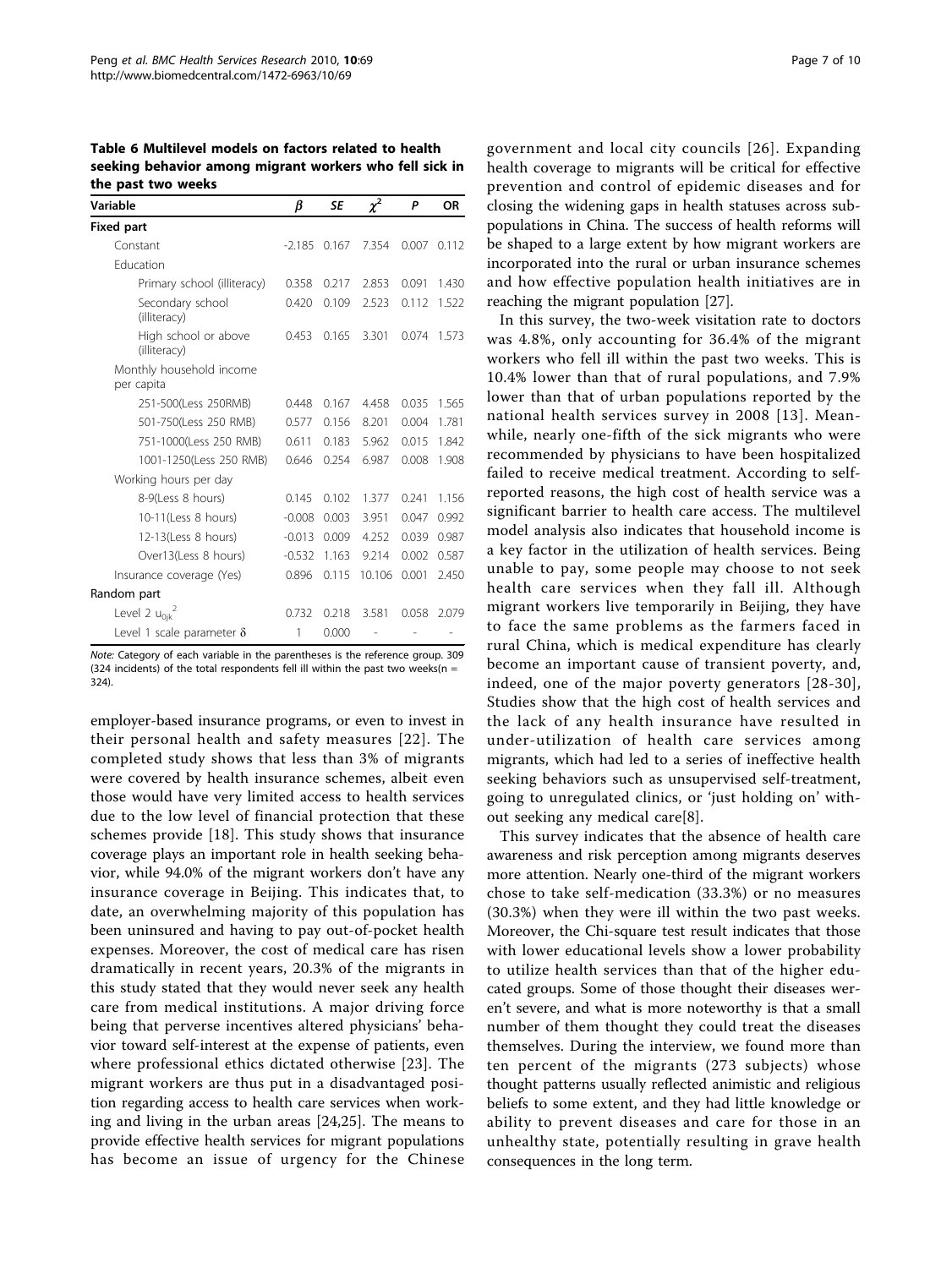Our investigation shows that working over time is common for migrant workers, nearly one-third of the total subjects work more than 12 hours per day, and most cannot rest on statutory holidays. Moreover, 31.2% work in the manufacturing and construction sectors, which belong to labor-intensive sectors, and high-risk jobs, work areas in which overtime will severely harm their physical and mental health [[4,31\]](#page-8-0). The multilevel model analysis indicated that the longer working hours were associated with lower probability for health seeking behavior. This can also be seen in the self-reported main reasons for not seeking any medical care while they were ill as nearly one-third complained of having no free time. Our findings strongly suggest that attention should be paid to over-working in migrant populations. To maintain migrants well-being, the labor and social security sectors should design and implement appropriate regulations or laws to guarantee legal resting time for the migrant workers.

The different backgrounds and perspectives of local health care providers and patients require attention be paid to the potential difficulties of doctor-patient interaction. During the interview, we found that due to perceived discrimination and mistrust from medical professionals, some of the migrant workers were reluctant to resort to health services before they thought their diseases were serious enough to go to hospitals. Moreover, one-fifth of the migrant workers sought folk remedies from unlicensed private clinics. Because these practitioners often come from the same hometowns as migrant workers, familiarity was helpful in developing a good physician-patient relationship. Migrants tend to put their trust in the folk healers more than formally trained health care providers. However, most of the service providers in the so-called private clinics were unqualified practitioners in Beijing. They came from different rural areas of China and some of them used to be village doctors in their hometown. To avoid supervision from the local health administrative departments, they usually practiced secretly in their rental houses or provided home visiting services for migrant workers in Beijing. Moreover, through our field observations and investigation from the local health bureau, we found there existed a lot of disappointing facts regarding the so-called private clinics, including unsanitary conditions in medical facilities and a lack of modern medical equipment. Misdiagnosis and mistreatment may be inevitable and serious harm could be done to migrant workers when they seek health care services from these unlicensed clinics.

# Suggestions on solutions to the health seeking behavior dilemma of migrant workers

Adequate health care is one crucial consideration in a civil society, and every person should have the right to access care [[32\]](#page-8-0). The migrants should not be deprived of entitlement to health benefits and community services because of their household registration status [[8](#page-8-0)]. One of the main challenges to health care planners is to reach the most marginalized and vulnerable populations and to ensure universal access to affordable and equitable health care services [[33](#page-8-0)]. While health insurance schemes will remain limited for the foreseeable future, attention should focus on providing affordable health care services to uninsured migrants [\[20](#page-8-0)]. Relevant policies of public medical insurance and assistance programs should be vigorously implemented for migrants. To further improve the health situation and risk perception among the migrant workers, and fundamentally solve their problem of health services access, proper attention and appropriate policies are especially recommended. Firstly, the central government should increase its investment in medical and health services for the migrant workers. The expenses for the provision of health care services for the migrant population should be incorporated into the state budget by means of government transfer payment. The responsibilities of all relevant governmental bodies, including public security, medical and health care institutions and the migrant population administration departments should be coordinated [[34](#page-8-0)]. Secondly, to supply adequate basic medical and public health service for the migrants, the current capacity of service provision in community health service organizations needs to be expanded. The health care service institutions should be staffed in proportion to the number of both permanent resident and migrant population. The State should acknowledge the necessity for diversifying the health care workforce for the benefit of all populations. Thirdly, the government and concerned organizations should offer health education and improve social support for the migrants [[35](#page-9-0)]. The health services providers in formal medical institutions should provide patient, considerate and professional services for migrants to help them increase their sense of attachment to their current communities. Professional help should be more readily accessible and affordable to the population so that demands of different levels can be satisfied [[33](#page-8-0),[35](#page-9-0)].

# Conclusion

This survey contributes to our understanding of the health seeking behavior among Chinese rural-to-urban migrant workers and indicates that the state of the current health services system discourages migrant workers from seeking appropriate and quality care. A widespread challenge of China's public health system in terms of how to provide equitable access to the migrant workers emerges, and there is still a long way to go to ameliorate urban-rural inequality and integrate migrants into the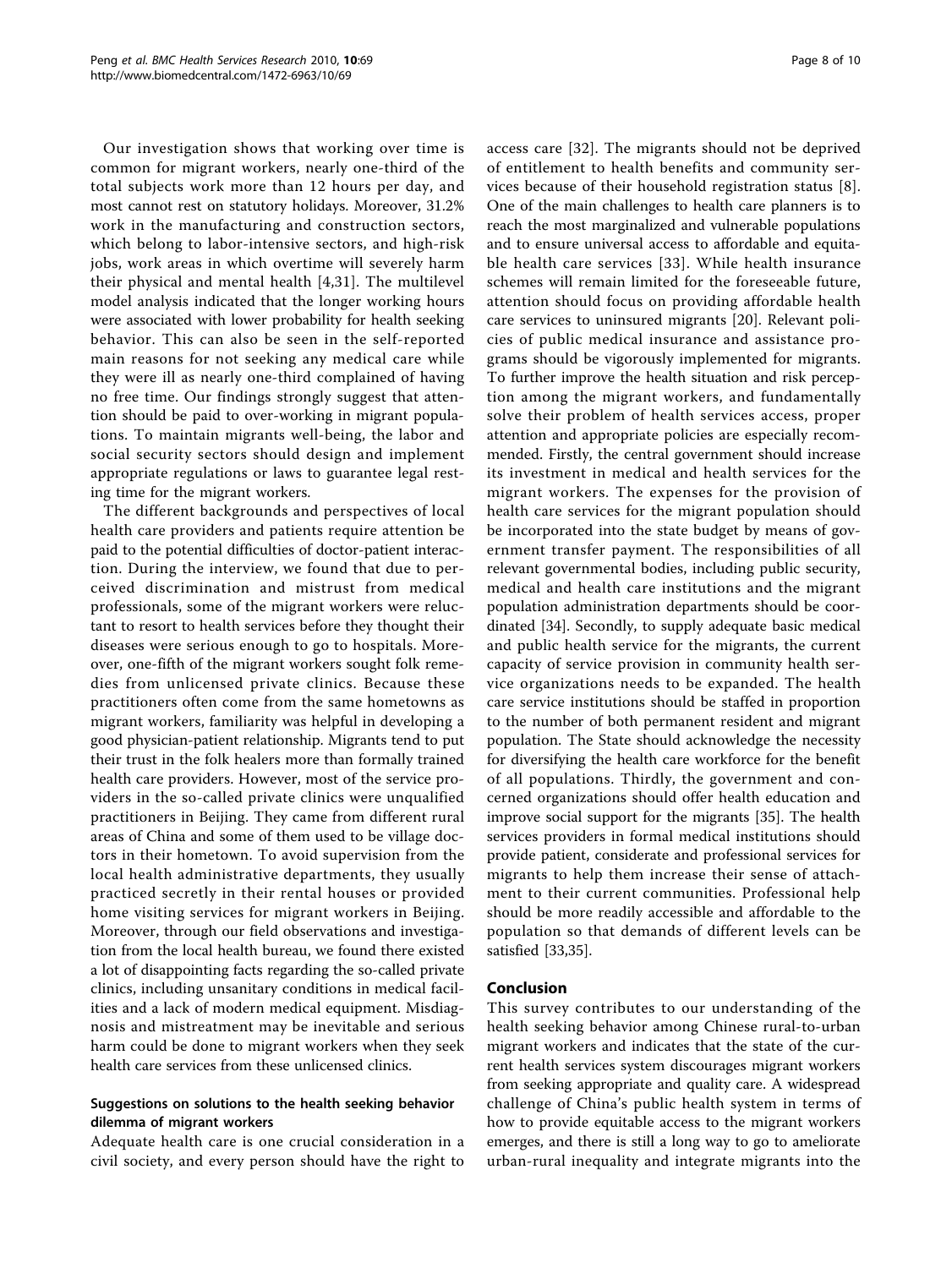<span id="page-8-0"></span>urban society and social welfare network [[36](#page-9-0)]. Feasible measures need to be taken immediately to reduce the risk of unhygienic practices, and equity should be assured in access to health care services among migrant groups.

The research is designed as descriptive rather than analytical, it offers a description of the migrant workers in Beijing, causal factors are undetermined through this cross-sectional survey, and over generalization is likely despite efforts to avoid it. A continuous survey is needed to update these data so as to generate more feedback for experience-based suggestions on improving the health seeking behavior of the migrant workers.

#### Acknowledgements

The authors are grateful for the helpful comments of two anonymous reviewers. This study was conducted with the support of the Capital Foundation of Medical Development of China.

#### Author details

<sup>1</sup>School of Health Administration and Education, Capital Medical University, Beijing 100069, China. <sup>2</sup>School of Public Health, Peking University, Beijing 100083, China. <sup>3</sup>Office of Health Emergency, Ministry of Health, Beijing 100044, China.

#### Authors' contributions

WNL participated in the design of the study and drafted the manuscript. YCP participated in the design of the study and helped to edit, draft and revise the manuscript. WHC conceived the study and helped to draft the manuscript. HQZ assisted with editing and performed the statistical analysis. HPH participated in the statistical analysis and review of the manuscript. All authors read and approved the final manuscript.

#### Competing interests

The authors declare that they have no competing interests.

#### Received: 9 April 2009 Accepted: 19 March 2010 Published: 19 March 2010

#### References

- People's Daily Online China: China's floating population tops 140 million. 2005 [\[http://english.peopledaily.com.cn/200507/27/eng20050727\\_198605.](http://english.peopledaily.com.cn/200507/27/eng20050727_198605.html) [html\]](http://english.peopledaily.com.cn/200507/27/eng20050727_198605.html).
- 2. Gu SZ, Zheng LY, Yi S: Problems of rural migrant workers and policies in the new period of urbanization. Chn Popu Res Envi 2007, 17:1-5.
- 3. Gu CL, Roger CKChan, Liu JY, Christian K: Beijing's socio-spatial restructuring: Immigration and social transformation in the epoch of national economic reformation. Progress in Planning 2006, 66:249-310.
- Jian XH, Huang K: Up-to-date investigation report on rural migrant workers in China. Chn Popu Res Envi 2007, 17:1-6.
- 5. Li L, Wang HM, Ye XJ, Jiang MM, Lou QY, Hesketh T: [The mental health](http://www.ncbi.nlm.nih.gov/pubmed/17598056?dopt=Abstract) [status of Chinese rural-urban migrant workers.](http://www.ncbi.nlm.nih.gov/pubmed/17598056?dopt=Abstract) Soc Psychiatry Psychiatr Epidemiol 2007, 42:716-722.
- 6. Nielson I, Nyland C, Smyth R, Zhang M, Zhu CJ: Which rural migrants receive social insurance in Chinese cities? Evidence from Jiangsu survey data. Global Soc Pol 2005, 5:353-381.
- 7. Feng W, Ren P, Shaokang Z, Anan S: [Reproductive health status,](http://www.ncbi.nlm.nih.gov/pubmed/16174349?dopt=Abstract) [knowledge, and access to health care among female migrants in](http://www.ncbi.nlm.nih.gov/pubmed/16174349?dopt=Abstract) [Shanghai, China.](http://www.ncbi.nlm.nih.gov/pubmed/16174349?dopt=Abstract) Journal of Biosocial Science 2005, 37:603-622.
- 8. Hong Y, Li XM, Stanton B, Lin DH, Fang XY, Rong M, Wang J: [Too costly to](http://www.ncbi.nlm.nih.gov/pubmed/18277099?dopt=Abstract) [be ill: Health care access and health seeking behaviors among rural-to](http://www.ncbi.nlm.nih.gov/pubmed/18277099?dopt=Abstract)[urban migrants in China.](http://www.ncbi.nlm.nih.gov/pubmed/18277099?dopt=Abstract) World Health Popul 2006, 8(2):22-34.
- 9. Hu XJ, Cook S, Salazar MA: [Internal migration and health in China.](http://www.ncbi.nlm.nih.gov/pubmed/18930533?dopt=Abstract) Lancet 2008, 372:1717-1719.
- 10. Beijing Statistics Yearbook Beijing Statistic Bureau, Beijing 2007, 50-75.
- 11. Dunnette MD, Campbell JD, Jaastad K: The Effect of group participation no brainstorming effectiveness for two industrial samples. Journal of Applied Psychology 1963, XLVII:30-37.
- 12. Delbecq AL, Vandeven AH: A group process model for problem identification and program planning. Journal Of Applied Behavioral Science 1971, VII:466-91.
- 13. Ministry of Health China: Reports on the 2008 national health services survey results. Beijing: MOH, Centre for Health Statistics and Information 2009.
- 14. Yang J, Zhang KJ, Gu H: Factors associated with demand of migrant population for health service and its utilization in Kunshan city. Chinese General Practice 2007, 10:82-84.
- 15. Zhang ZQ, Zhou Y, Lu SX, Chen YH: Return migration of rural laborer from western China: causes and strategies. Stat Res 2007, 24:9-15.
- 16. Seeborg MC, Jin Z, Zhu Y: The new rural-to-urban mobility in China: causes and implications. J Socio Econ 2000, 29:39-46.
- 17. Wu ZH: The choices of adaptation model to cities of the rural migrant workers and the reasons. Theory and Reform 2005, 5:71-73.
- 18. Tang SL, Meng OY, Chen L, Bekedam H, Evans T, Whitehead M: [Tackling](http://www.ncbi.nlm.nih.gov/pubmed/18930531?dopt=Abstract) [the challenges to health equity in China.](http://www.ncbi.nlm.nih.gov/pubmed/18930531?dopt=Abstract) Lancet 2008, 372:1493-1501.
- 19. Shen JF, Huang YF: The working and living space of the 'floating population' in China. Asia Pacific Viewpoin 2003, 44:51-62.
- 20. Hesketh T, Ye XJ, Li L, Wang HM: [Health status and access to health care](http://www.ncbi.nlm.nih.gov/pubmed/18457071?dopt=Abstract) [of migrant workers in China.](http://www.ncbi.nlm.nih.gov/pubmed/18457071?dopt=Abstract) Public Health Reports 2008, 123:189-197.
- 21. Shen QJ, Lu YW, Hu CY: A preliminary study of the mental health of young migrant workers in Shenzhen. Psychiatry and Climcal Neurosciences 1998, 52(Suppl):S37O-S373.
- 22. Li X, Santon B, Chen X: Health indicators and geographic mobility among young rural to urban migrants in China. World Health Pop 2006, 8:5-21.
- 23. William CHsiao: [When incentives and professionalism collide.](http://www.ncbi.nlm.nih.gov/pubmed/18607027?dopt=Abstract) Health Affairs 2008, 27(4):949-951.
- 24. Tang SL, Stephen BS: [What lessons can be drawn from tuberculosis \(TB\)](http://www.ncbi.nlm.nih.gov/pubmed/15760702?dopt=Abstract) [control in China in the 1990s? An analysis from a health system](http://www.ncbi.nlm.nih.gov/pubmed/15760702?dopt=Abstract) [perspective.](http://www.ncbi.nlm.nih.gov/pubmed/15760702?dopt=Abstract) Health Policy 2005, 72:93-104.
- 25. Heide C: Illegality as risk factor: a survey of unauthorized migrant patients in a Berlin clinic. Social Science & Medicine 2009, 68:1552-1560.
- 26. Ma YH, Ding SQ, Wang C: [Vulnerability to HIV Infection and related](http://www.ncbi.nlm.nih.gov/pubmed/19133614?dopt=Abstract) [health risk behaviors of the out of school adolescents migrated with](http://www.ncbi.nlm.nih.gov/pubmed/19133614?dopt=Abstract) [their parents to Beijing.](http://www.ncbi.nlm.nih.gov/pubmed/19133614?dopt=Abstract) Biomedical and Environmental Sciences 2008, 21:404-410.
- 27. Eggleston K, Wang J, Rao KQ: From plan to market in the health sector? China's experience. Journal of Asian Economics 2008, 19:400-412.
- 28. Liu YL, Rao KQ, Wu J, Gakidou E: China'[s health system performance.](http://www.ncbi.nlm.nih.gov/pubmed/18930536?dopt=Abstract) Lancet 2008, 372:1914-1923.
- 29. Hu SL, Tang SL, Liu YL, Zhao YX, Escobar ML, Ferranti D: [Reform of how](http://www.ncbi.nlm.nih.gov/pubmed/18930520?dopt=Abstract) [health care is paid for in China: challenges and opportunities.](http://www.ncbi.nlm.nih.gov/pubmed/18930520?dopt=Abstract) Lancet 2008, 372:1846-1853.
- 30. Liu YL, Rao KQ, Hsiao WC: [Medical expenditure and rural impoverishment](http://www.ncbi.nlm.nih.gov/pubmed/14717567?dopt=Abstract) [in China.](http://www.ncbi.nlm.nih.gov/pubmed/14717567?dopt=Abstract) J Health Popul Nutr 2003, 21:216-222.
- 31. Jennifer G, Varda S: Psychological distress among Thai migrant workers in Israel. Social Science & Medicine 2004, 57:769-774.
- 32. Heather D, Goertz VJ, Calderon SG: [Understanding health needs of](http://www.ncbi.nlm.nih.gov/pubmed/17990621?dopt=Abstract) [migrant workers in America](http://www.ncbi.nlm.nih.gov/pubmed/17990621?dopt=Abstract)'s heartland. Urologic Nursing 2007, 27:429-436.
- 33. Sepehri A, Sarma S, Simpson W, Moshiri S: How important are individual, household and commune characteristics in explaining utilization of maternal health services in Vietnam?. Social Science & Medicine 2008, 67:1009-1017.
- 34. Li Z, Shi SH: Demand for and accessibility to reproductive health service of Urban floating population. Journal of Huazhong University of Science and Technology Med Sci 2005, 608(25):608-611.